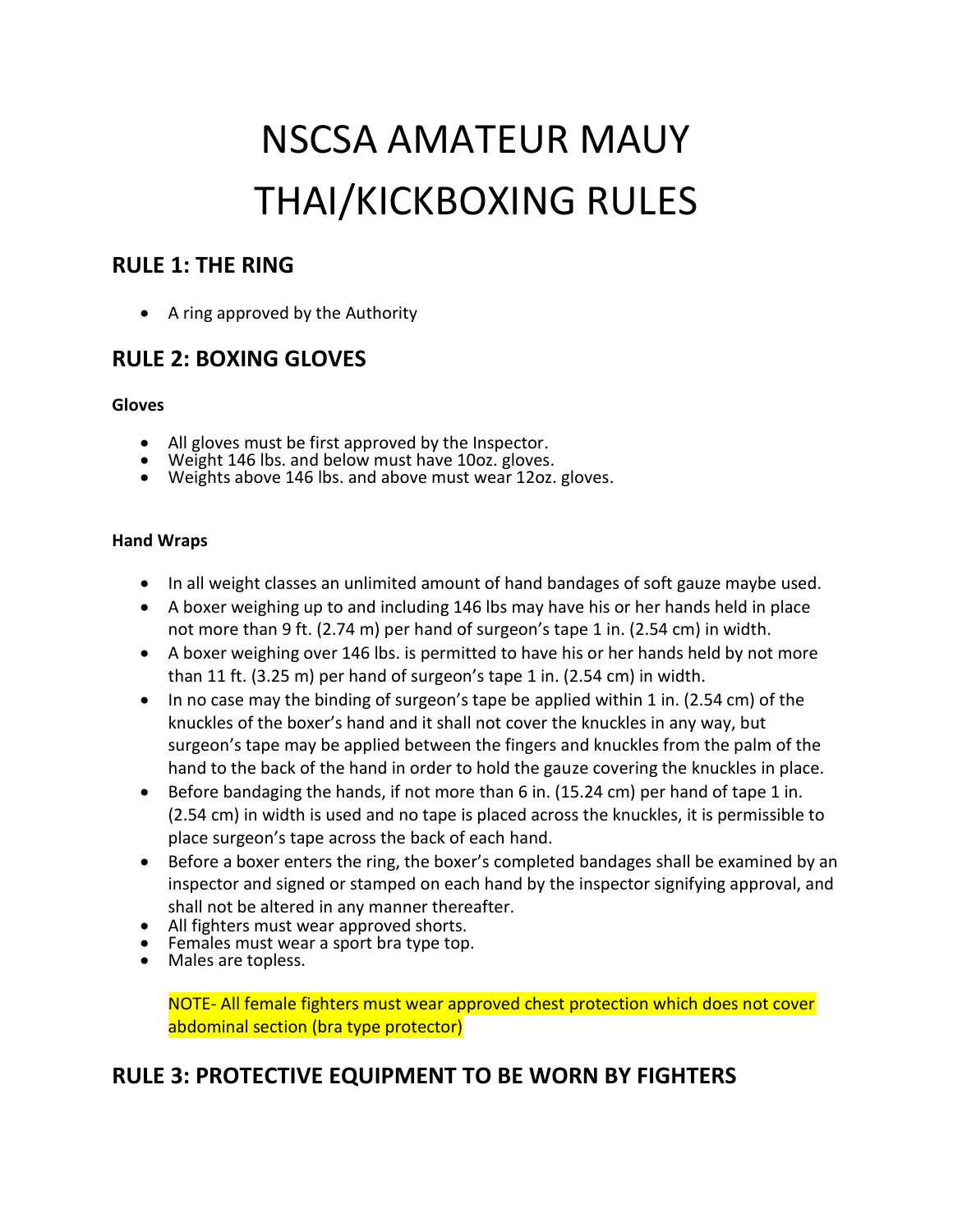- Head gear
- Boxing gloves
- Mouth piece
- Shin guards
- Chest protectors for ages 12, 13 and 14 year old
- Chest or breast protectors for females
- **•** Groin protectors

# **RULE 4: FOULS AND STRIKES VIOLATING THE RULES**

- Biting, eye gouging, spitting, or head butting.
- Wrestling by use of back or arm locks, or any similar judo or wrestling style hold or to lift your opponent off his feet and throw him down.
- Deliberately falling on one's opponent with knee or elbow.
- Holding the ropes for any reason.
- Swearing or the use of abusive, offensive or obscene language during the match.
- Striking or injuring one's opponent after the referee has ordered the match to stop for any reason.
- Deliberately attacking the groin area, which shall result in the offender to be penalized by the deduction of 1 point for each time committed. A fighter who has been hit in the groin may receive up to a 5-minute break before continuing the match at the discretion of the doctor or referee.
- Any deliberate attempt to land a knee to one's opponent's face (in any class division).
- Palming (hitting with the palm instead of the padded knuckle side of the glove)
- Hitting a fighter who has any part of him/her outside the ropes.
- Hitting to the back of the head.
- Hitting the fighter while they are down.
- Pulling the head down.
- Faking to be hurt.
- Although striking while holding the leg is permitted, no more than two steps are allowed until the leg is released.
- Attacking the joints (knee joint) or throwing knees to the head (in any class division)
- Holding your opponent for more than 10 seconds while kneeing him.
- No spinning heel kicks to the head.
- No kicks to head for fighters under the age of 19, over 19 kicks to the head are permitted
- No elbows to head
- No knees to the head
- No ax kicks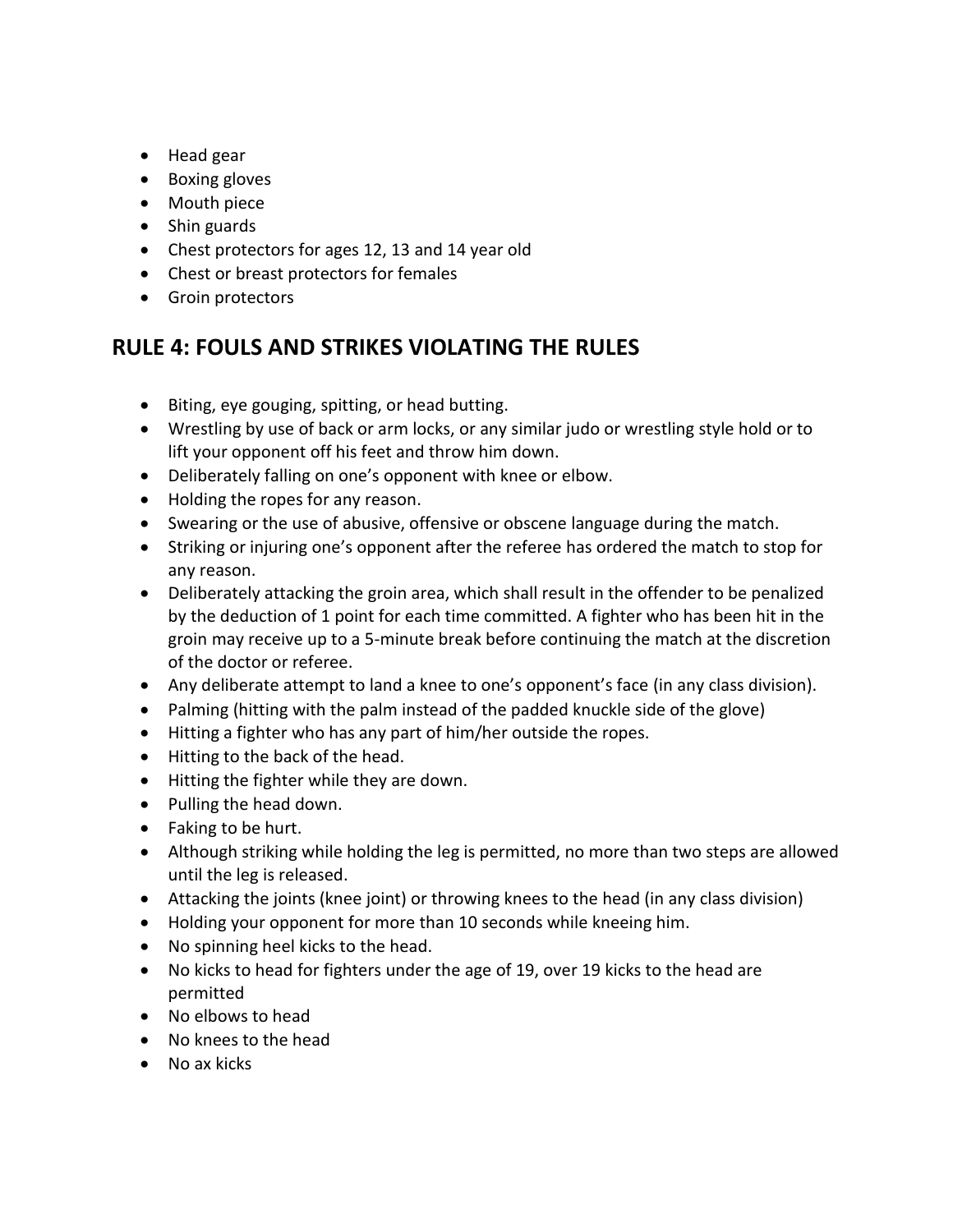## **RULE 5: DRESS CODE**

- 1. Fighter's Attire and Protective Equipment
	- a. Only shorts may be worn. Chest protectors for 12 to 14 years.
	- b. To ensure the fighter's safety, a groin protector must be worn and tied only at the back.
	- c. Long hair must be tied.
	- d. Shin guards must be worn covering the shin and top part of the foot.
	- e. All fighters must wear mouthpieces during bouts.
	- f. For Women, chest or breast protectors must be worn during bouts.
	- g. No metallic material, decorations or jewellery shall be worn by fighters during bouts.
	- h. Fighters' toe nails must be kept short
	- i. Vaseline only around eyes, nose. Nothing else allowed.
	- j. Fighters may wear elastic ankle bandages to protect their feet.
	- k. Headgear protection must be worn during all bouts of all classes, including Title Belt Competitions
	- l. The Mongkon (traditional Thai Headpiece) may be worn by fighters while they are performing the traditional Thai "Wai Kru" dance**.**
- 2. In the event of any equipment problems, the referee may temporarily halt the match until they the equipment is properly secured or replaced.

# **RULE 6: WEIGHT/AGE DIVISIONS & WEIGH-INS**

|                 | <b>Weight Category</b> | Over lbs. | To Ibs.    |
|-----------------|------------------------|-----------|------------|
| 10 OZ<br>Gloves | Pin                    | 92.4      | 99         |
|                 | Light Fly              | 99        | 105.6      |
|                 | Fly                    | 105.6     | 112.2      |
|                 | <b>Bantam</b>          | 112.2     | 1118.8     |
|                 | Feather                | 118.8     | 125.4      |
|                 | Light                  | 125.4     | 132        |
|                 | Light Welter           | 132       | 139.7      |
|                 | Welter                 | 139.7     | 147        |
|                 | Light Middle           | 147       | 156.2      |
|                 |                        |           |            |
| 12 OZ<br>Gloves | Cruiser                | 178.2     | 189.2      |
|                 | Heavy                  | 189.2     | 200.2      |
|                 | <b>Super Heavy</b>     | 202.2     | $\ddagger$ |

1. Weight Divisions for Male & Female

2. Age and Weight Rules :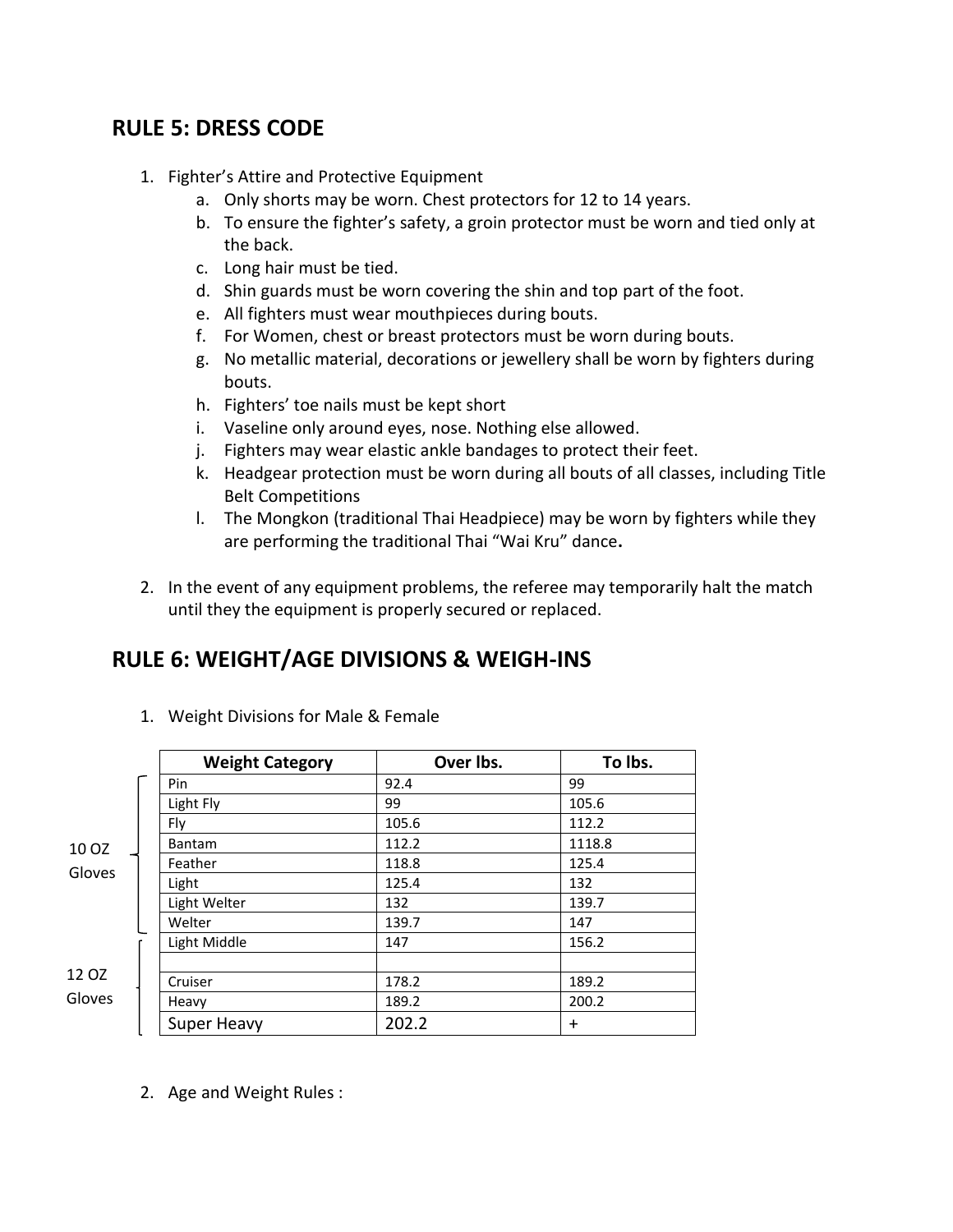- a. 3-2 Min rounds for under 19- 1 men rest
- b. Adult 19 and up 3-3 min rounds -1 min rest.
- c. Title fights up to 5-3 min rounds  $-1$  min rest for fighters 19 years and older
- d. Title fights up to 5-2 min rounds 1 min rest for fighters under 19 years old
- 3. Weigh-Ins
	- a. All fighters shall be weighed in his/her undergarments or shorts (plus top or bathing suit for women) within 36 hours of the event. Only one time weigh in for fighter to be, no more than contracted weight.
	- b. Prior to the weigh-ins, all fighters are to sign a waiver form releasing any claims upon injuries that might occur during their bouts (under 19 years of age waiver must be signed by parent).
	- c. Prior to/after the weigh-ins, all fighters must be examined and certified as **fit** by a licensed doctor. Female fighters must provide a pregnancy test no more than 7 days old or do a test at the premedical.
- 4. Competition Divisions:

Competitions will be organized into the following divisions and fighter classifications:

#### **a) Modified Muay Thai:**

Allowable techniques include punches, kicks (spinning) to body only, knees to the thigh and body, elbows to body, clinching , and sweeping(no kicks, knees or elbows to head). Modified Muay Thai will provide athletes with an opportunity to gain ring experience.

**NOTE: Knees, elbows, kicks, to the head are NOT allowed in any class division or Title Bouts. Ax kicks are illegal (kicks to the head are permitted for fighters 19 years of age or older)** 

## **RULE 7: FIGHTERS**

- 1. **Fighter's Eligibility:**
	- a. **Fighter's qualification -** All Fighter's must hold a current amateur license from NSCSA.
	- b. **Medical Capacity -** A fighter must complete medical (Annually) and a premedical before a fight.
- 2. **Fighter's Duties:**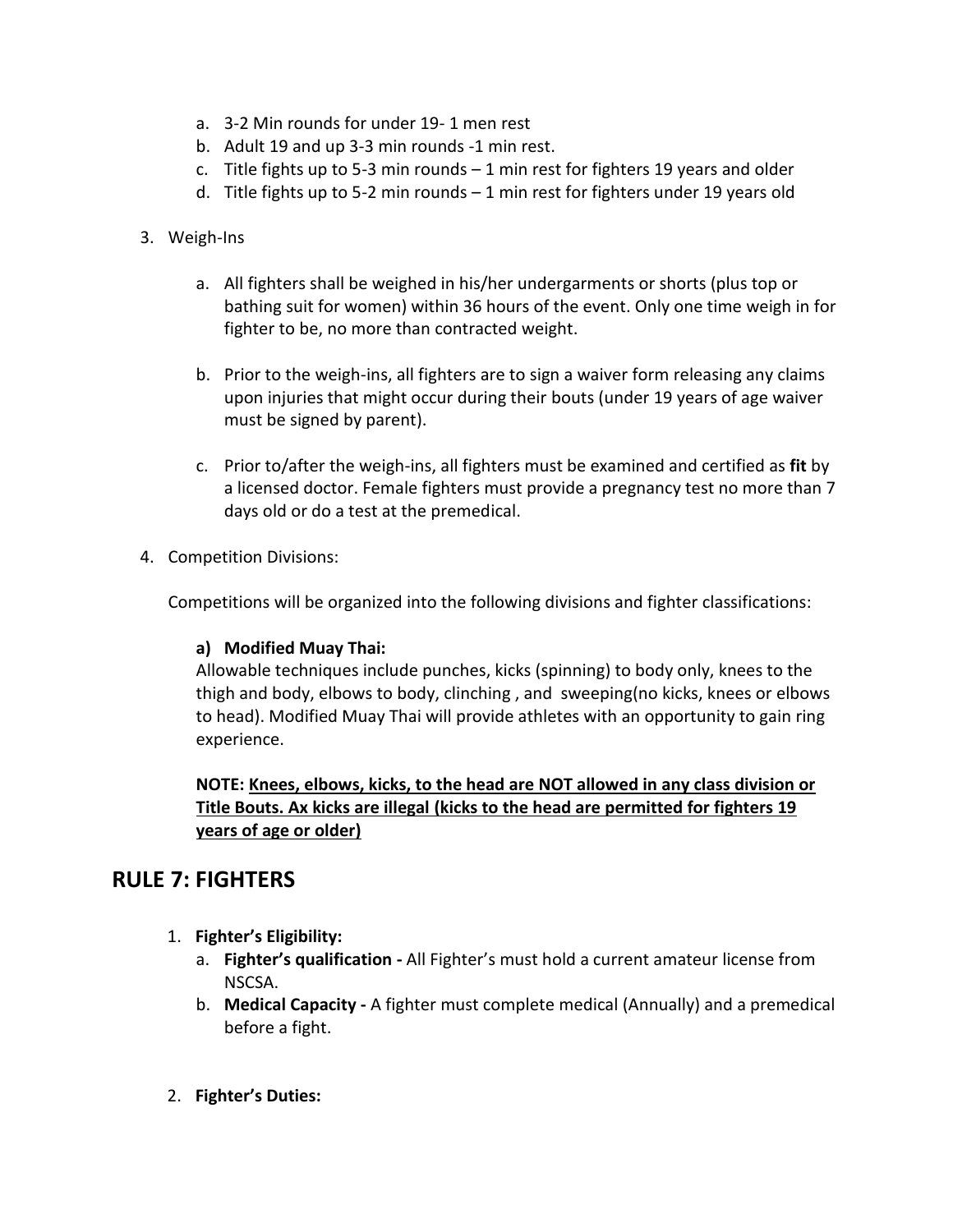- a. Respect safety at all times.
- b. Respect the rules of the sport.
- c. Respect the officials, and accept their decisions.
- d. Respect instructors, opponents, team mates and audience.
- e. Maintain dignity under all circumstances.

## **RULE 8: CORNER MEN**

- 1. Each fighter is entitled to have up to **2 corner men ONLY**.
- 2. The corner men may only enter the ring during the 1-minute break period.
- 3. **All corner men must be licensed**
- 4. Corner men may stop the fight by standing on the edge of the corner and waving both hands to stop the fight.
- 5. When the bell rings, the corner men must be seated on available chairs on the floor.
- 6. All coaches and corner men must respect the referee's decisions.
- 7. No corner man is entitled to screaming, yelling or offensive/obscene language.

# **RULE 9: JUDGE AND REFEREE**

**Neutrality**: to ensure neutrality, the referee and the 3 or 5 judges for each contest shall be selected by the NSCSA.

- 1. That each such official shall be an approved referee/judge.
- 2. The referee **must always be first** in the ring **before the fighter**.
- 3. All referees and judges must be trained, tested, certified and registered with the NSCSA.

#### **The Referee's Responsibilities:**

- 1. To control the fighters in the ring
- 2. To check fighters for proper equipment such as gloves, groin protectors, mouthpieces, and, proper fitting of shin guards, headgear, etc.,
- 3. To use the following 3 spoken words to control the fighters as required: **"STOP"-** when ordering the fighters to disengage in fighting. **"BREAK**"- when ordering the fighters to separate. **"FIGHT**" - when ordering the fighters to continue the match.

 After a **fighter has committed 3 fouls**, the referee will tell the 3 judges to **deduct 1 (one) point.** If the fighter persists on breaking the rules, the referee may disqualify the fighter.

#### **Referee's Duties:**

1. To stop the match immediately if he or she considers one fighter as significantly more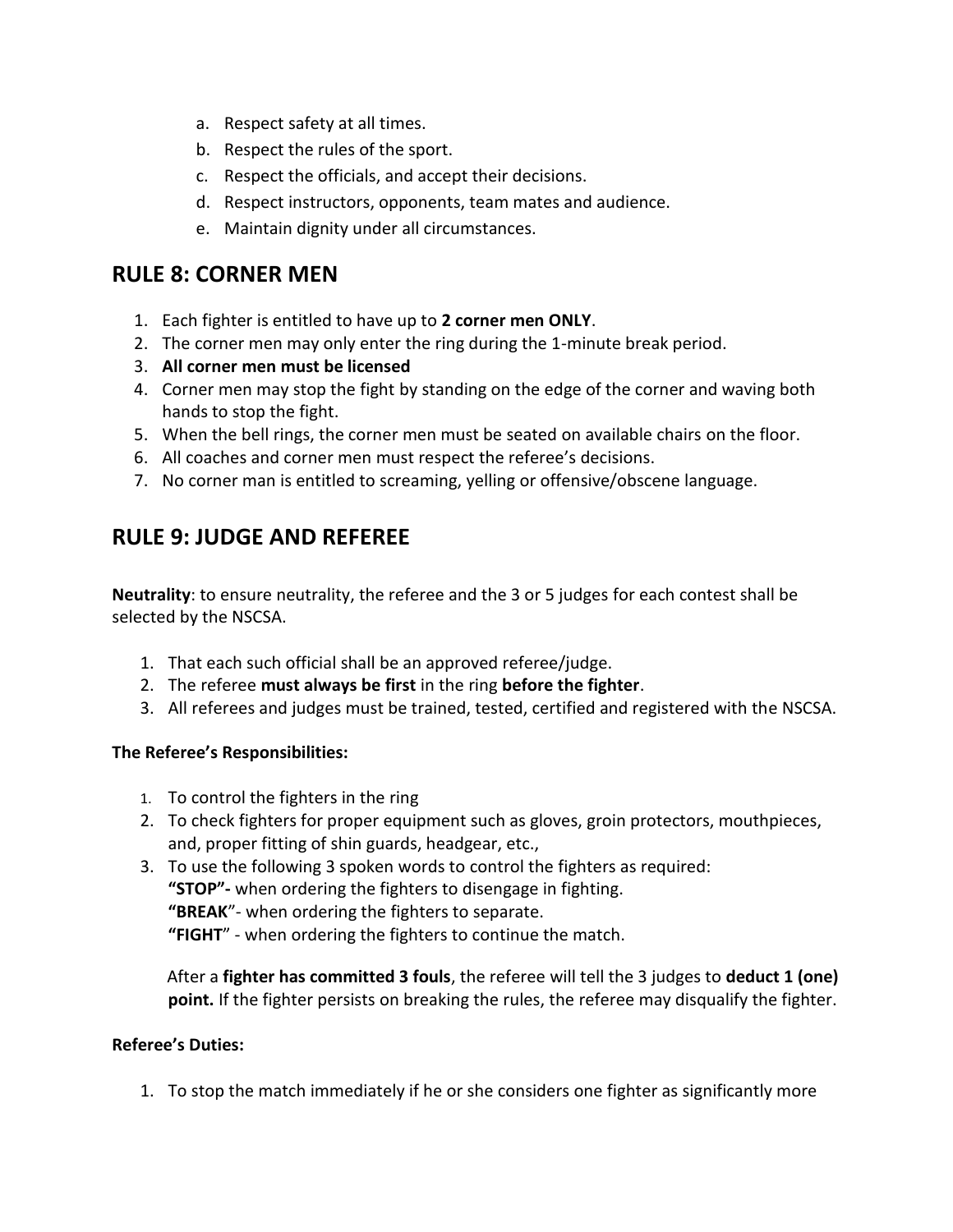skilled or stronger than the other.

- 2. To stop the match immediately when a fighter is in danger or is injured.
- 3. To stop the match immediately if he or she considers one or both fighters to be faking or not committing their full efforts.
- 4. To stop the match or warn a fighter of committing a foul or breaking the rules.
- 5. **May** immediately disqualify a fighter who defiantly breaks the rules, injures or shows any aggression to the referee.
- 6. May disqualify both the fighter and the corner men if his or her corner men deliberately break the rules or do not follow the referee's directions.
- 7. May disqualify any fighter who intentionally or accidentally commits the same foul three times in a single round or three times in a single bout , two times in a single round.
- 8. To stop the match if he considers a fighter who having received a count, unable to effectively continue the match.
- 9. To disallow any advantage to a fighter who intentionally fouls in any way.

#### **Rule Infringement, Warnings:**

Prior to giving a warning for rule infringement, the

referee shall stop the fight, use the correct warning signal to ensure the fighter understands and then indicate the offending fighter to the judges. Any fighter, who is so indicated or warned 3 times or more, may be disqualified. In the event of a serious rule infringement, the referee's decision is final.

#### **The Purpose of a Warning:**

The purpose of a warning is to deter fighters from breaking rules during the fight and to protect the fighters from injury.

#### **Count Procedure for a Fighter Falling Out of the Ring:**

To ensure the safety of all fighters, it is not permissible to intentionally throw your opponent out of the ring. However, if a fighter falls through or over the ropes accidentally, the following rules will apply:

- a. If a fighter falls through or over the ring ropes, the referee shall order his opponent to retire to the farthest neutral corner and if the fighter remains outside the ropes, the referee shall start to count (a count to 20).
- b. If a fighter falls out of the ring, the referee shall count to twenty (20) seconds.
- c. If a fighter falls out of the ring, the referee will start counting; however, if the fighter returns to the ring before the count ends, he will not be penalized.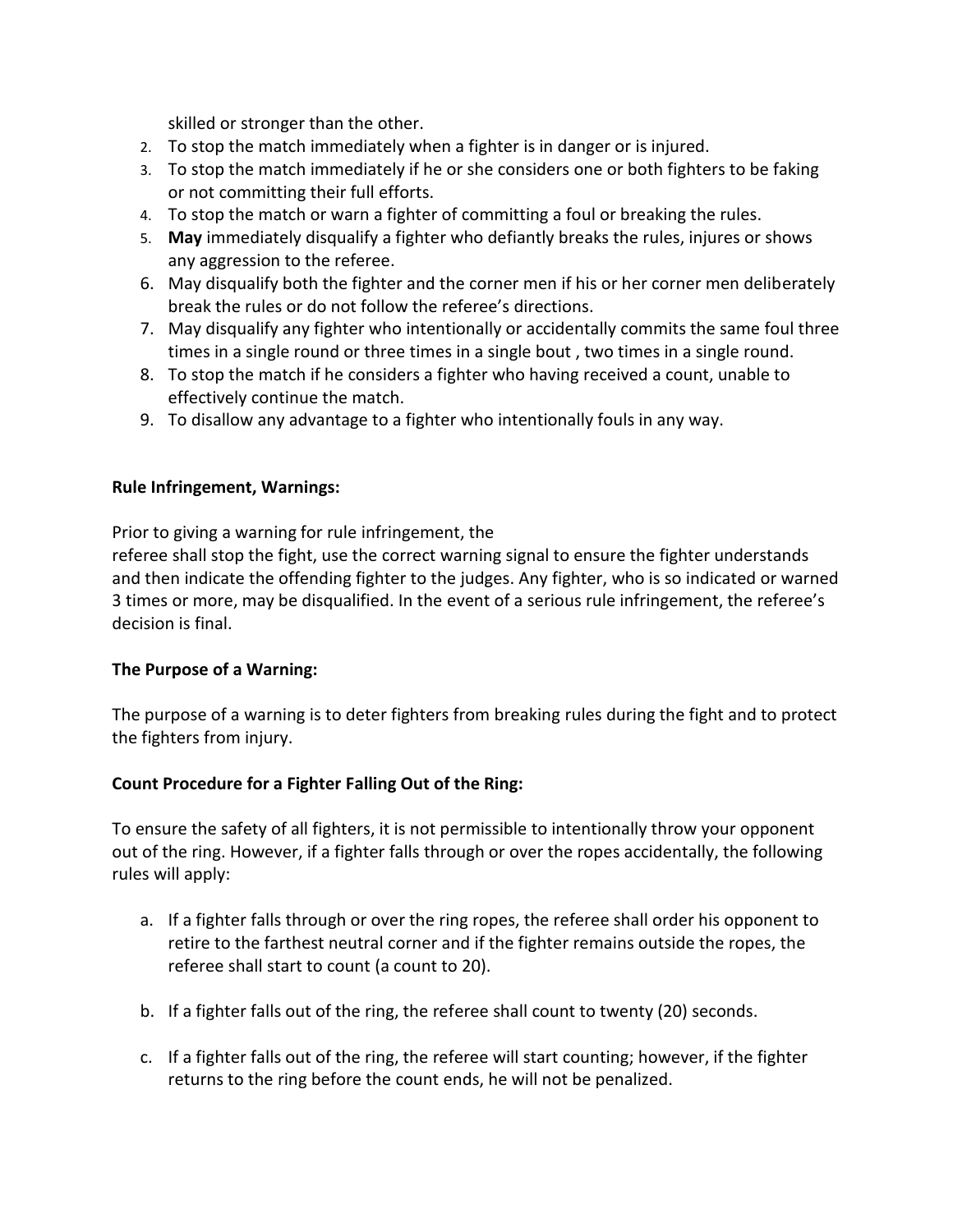- d. If anyone prevents the fallen fighter from returning to the ring, the referee shall warn the person or stop the fight if the person continues this action.
- e. If both fighters fall out of the ring, the referee shall start counting. If one fighter tries to prevent his opponent from re-entering the ring before the count ends, he or she will be warned or disqualified.
- f. If both fighters fall out of the ring, the referee shall start counting; the one that returns to the ring before the count ends will be considered the winner. If neither fighter can, the result will go to score cards.

# **RULE 10: THE JUDGES**

#### **1. Responsibilities**:

- a. The judges are independent and free to score within the rules and normal practice.
- b. Each judge shall sit on a different side of the ring and should be isolated from the audience.
- c. The judges shall remain neutral during the match except when a rule violation is noticed. In such a case, the judge should notify the referee exclusively about the violation. This should be done during the 1-minute break period.
- d. At the end of each round, the judges shall complete the score sheets for that round.
- e. The judges are not allowed to leave their seats until the match ends and the results have been announced.

# **RULE 11: TIMEKEEPER AND ANNOUNCER**

1. Seating for the timekeeper and announcer will be located next to the ring. The timekeeper must be provided with two watches, a hammer and a bell. He/she must ensure that any stoppage during the round **is not** part of the two-minute round time. During the one-minute break, he/she must notify the corner men that only ten seconds remain until the next round.

#### 2. **Duties and Responsibilities:**

- a. A ten second warning will be given prior to the start of each round to enable the corner men to clear the ring.
- b. A bell will be used to signal the start and end of each round.
- c. At the end of each round, the bell should be rung, even if the referee is still counting.
- 3. **Announcer's Duties:**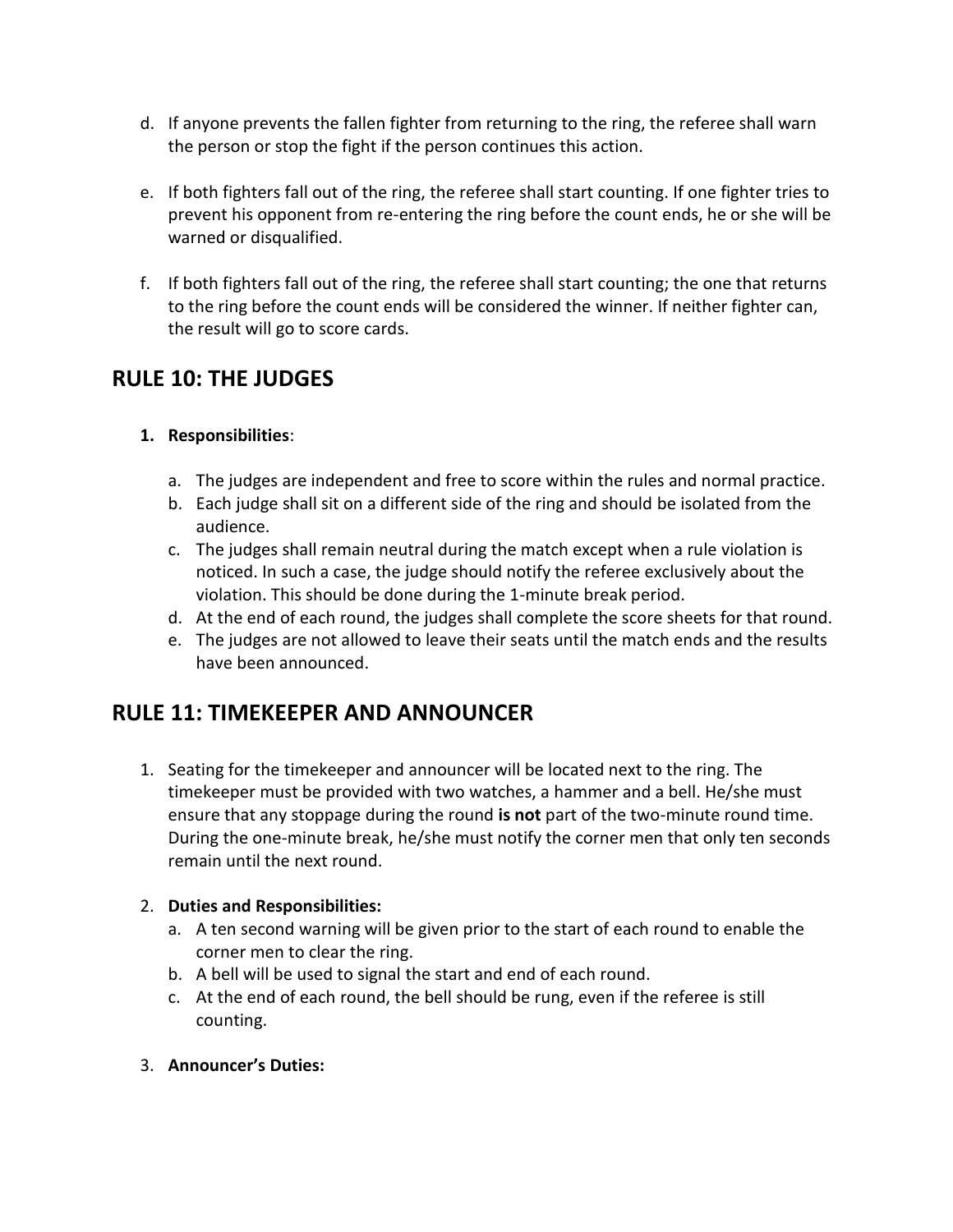- a. To announce the fighter's names, corner, fight record and weight prior to the fight and again as the fighters arrive in the ring.
- b. To announce the round number at the start of each round.
- c. To announce the winner's name and corner.

## **RULE 12: THE DECISION**

#### 1. **When the fight is stopped:**

- a. If the fight is stopped part way through **round 1, no score** will be issued. The fight result will be entered "stopped with no score" (i.e. "No contest").
- b. If the fight is stopped part way **through round 2,** the fight will be **scored based o on the results of round 1 only.**
- c. If the fight is stopped part way **through round 3**, the fight will be scored based on the results of **round 1 and round 2 only**.

#### 2. **Win on points:**

At the end of a contest, the fighter who has been awarded more points by the majority of Judges will be declared the winner. If both contestants are injured or are counted out at the same time and cannot resume the contest, the Referee shall collect the points awarded to each contestant until fighting ended, the fighter receiving higher points being the winner. During tournaments intended to qualify a fighter for a national or world championship event, etc. A winner must be declared and there are to be no "draw" decisions.

#### 3. **Win by Voluntary Retirement:**

If a fighter withdraws willingly from the contest owing to injury or other reasons, or if he fails to resume boxing immediately after the rest interval, his opponent shall be declared the winner.

#### 4. **Win by Referee Stopping Contest:**

#### a. **RSC Outclassed**

If a fighter, in the Referee's opinion, is being outclassed by his opponent, or is receiving excessive punishment, the Referee shall stop the contest and his opponent shall be declared the winner.

#### b. **RSC Injury**

If a fighter, in the Referee's opinion, is unfit to continue the contest due to either severe injury or other physical reasons, the contest shall be stopped and his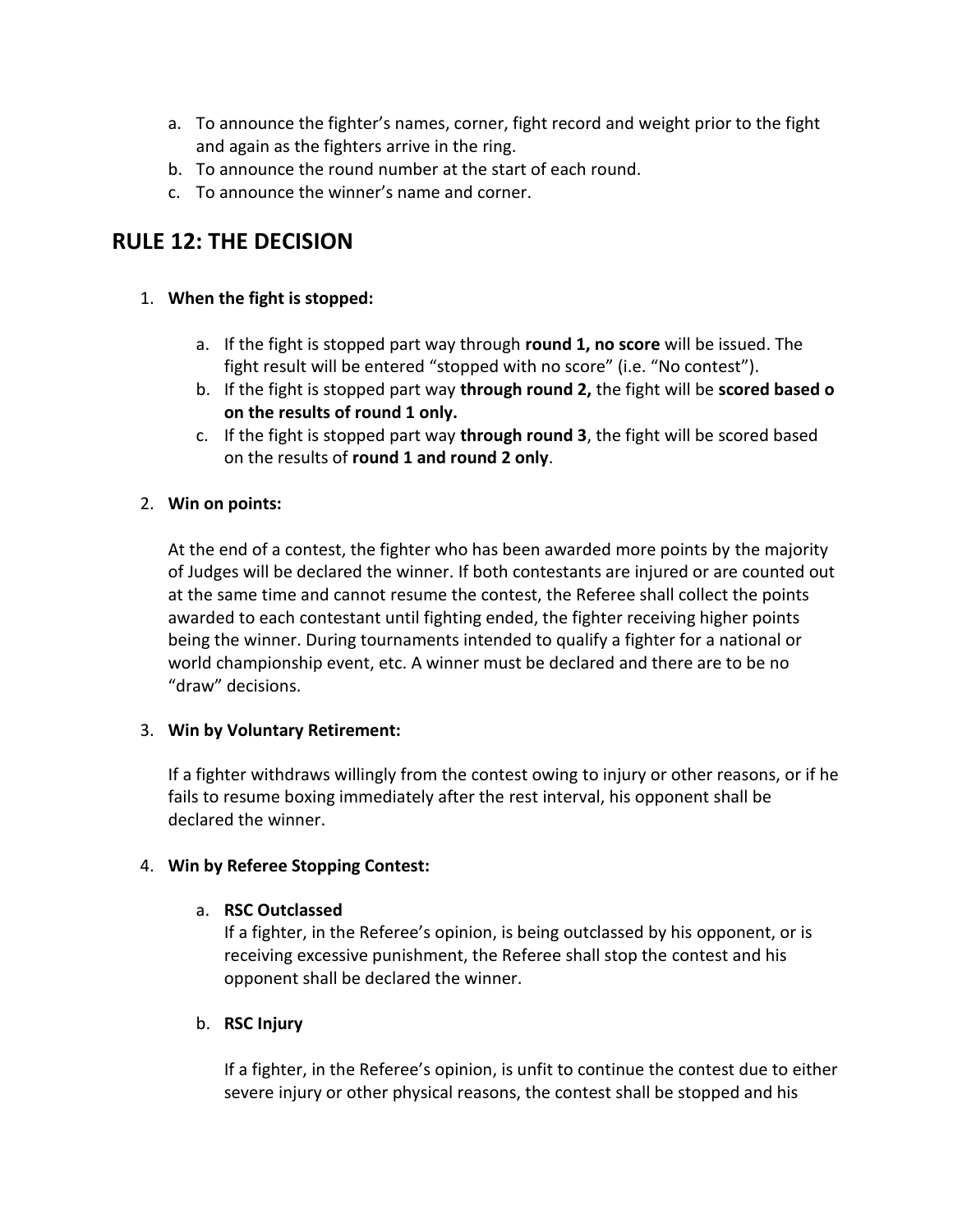opponent shall be declared the winner. The right to make such a decision rests with the Referee, who may consult the Doctor. If the Doctor is consulted, the Referee must follow his advice. It is suggested that the Referee should check whether the other contestant is injured or not before making the decision.

The doctor has the right to stop the contest if there is sufficient medical reason not to allow further fighting. The first step the Doctor must take is to inform the Head Judge. Then they are to instruct the Referee to stop the contest.

The Referee will stop the contest for the medical officials to examine the physical condition of the contestant to see whether he is fit enough to fight, using not more than one minute of time. (The medical official is the Doctor for that particular contest). When the Referee calls for the Doctor to assess the contestant, no one else to accompany them.

While the Doctor and the Referee are in the ring the seconds/corner men are forbidden to be in or on the edge of the ring.

If an illegal blow thrown by the injured fighter's opponent caused the injury, the referee will consider (and may consult with the judges) if the blow was thrown deliberately or by accident. The referee may decide to disqualify the fighter or issue a warning, in which case the bout will be judged as follows:

**i.** If the fight is stopped part way through round 1, no score will be issued. The fight result will be entered into the passport as "stopped with no score" (i.e. "No contest").

**ii.** If the fight is stopped part way through round 2, the fight will be scored based on the results of round 1 only.

**iii.** If the fight is stopped part way through round 3, the fight will be scored based on the results of round 1 and round 2 only.

#### c. **Being injured severely or often hit on the head (RCS Head):**

If a fighter is severely injured or has received frequent blows to the head without being able to protect himself, as this may cause brain damage, the Referee will order the contest to stop immediately without having to count that contestant out, or, if already counting, without counting up to ten.

#### d. **Being counted out according to the agreed rules (RCS Count Limit)**:

When any fighter is counted 3 times within 1 round or 3 times in different rounds, the contest will be stopped and his opponent will be declared the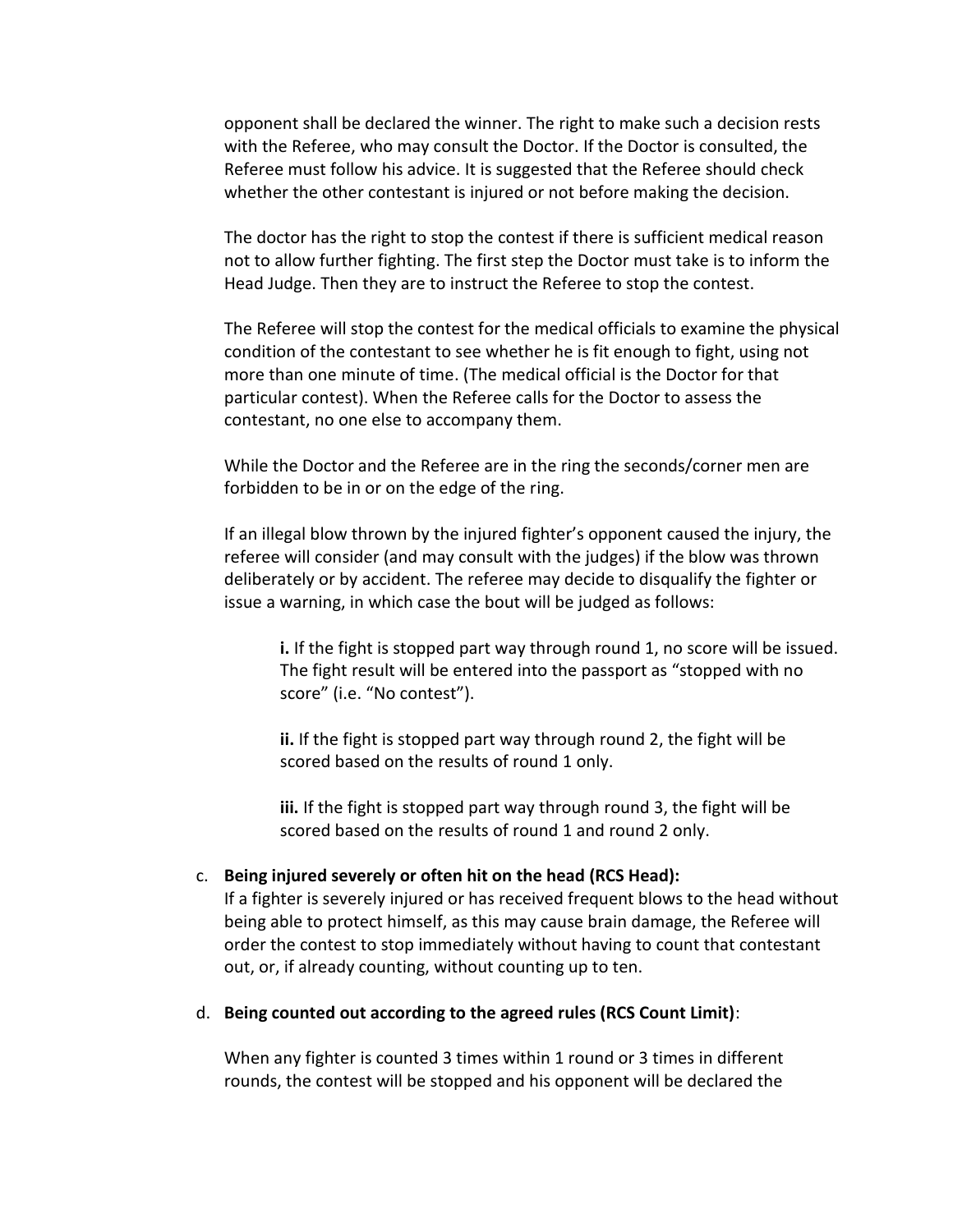winner. For Kids Cadets and Juniors the limit will be 2 times within 1 round or 3 times in different rounds.

#### 5. **Win by Disqualification**

If a fighter is disqualified from the contest, his opponent will be declared the winner. If both fighters are compelled to leave the contest, both shall be disqualified. Disqualified fighters will not receive any prizes, medals, cups, trophies, or rank in that competition.

#### 6. **Win by Knockout**

If a fighter is "down" and fails to continue the contest within 10 seconds, his opponent will be declared the winner by a knockout.

#### 7. **No Contest**

If the Referee orders the contest to be stopped due to incidents not the responsibility of the contestants or within the control of the Referee, such as damage to the ring, electricity failure, etc., an announcement shall be made in these circumstances that "there is no competition". The Head Judge shall decide what further action is to be taken.

#### 8. **Win by Walkover**

When one fighter is in the ring and ready to fight and his/her opponent does not turn up after the announcement of his name within 5 minutes, the bell shall be rung and the Referee shall declare the fighter who is present to be the winner. The Referee shall request the Judges to mark the result on the score sheets and collect them. He/she shall then tell the fighter who is present to go to the center of the ring, and raise his/her hand after declaring him/her the winner.

#### 9. **Win by Draw**

## **RULE 13: THE SCORING PRACTICE**

The standard scoring practice is as follows:

- 1. A strike either by a punch, kick, knee or elbow.
- 2. Scoring from a strike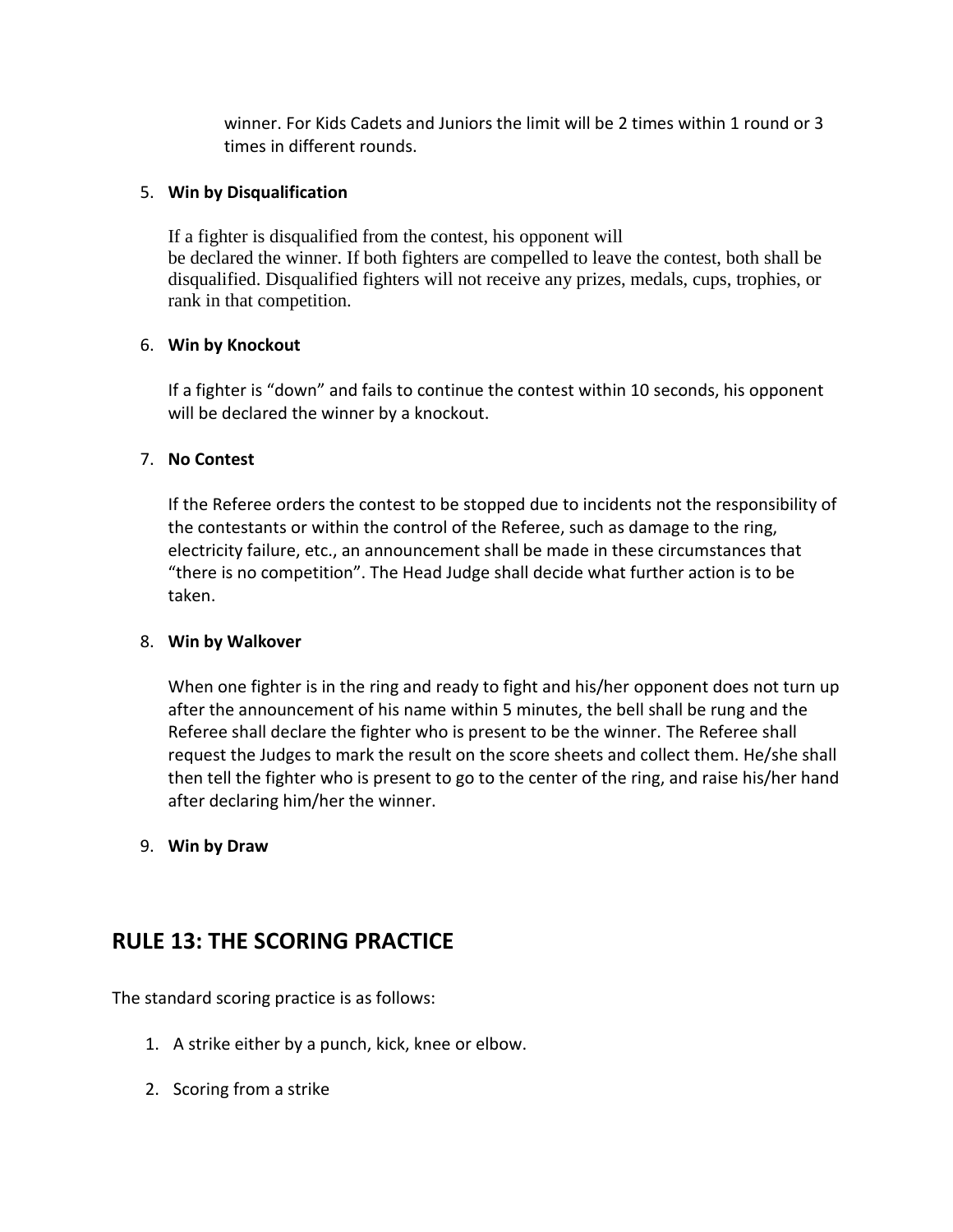- a. Points will be awarded for hard and accurate strikes
- b. Points will be awarded for aggressive and dominating skill
- c. Points will be awarded for a fighter actively dominating his opponent
- d. Points will be awarded for the use of defense and counter attack
- e. Points will be deducted from a fighter who fouls or breaks the rules
- 3. Non scoring strikes
	- a. A strike that is against the rules or
	- b. A strike in defense against the leg or arm of an opponent.
	- c. A weak strike.
- 4. Fouls

The judges will deduct points for any foul as directed by the referee.

- 5. Methods of scoring
	- a. The maximum score for each round is 10 points, the loser scoring 9, 8 or 7.
	- b. A drawn round will be scored as 10 points for both fighters.
	- c. The winner's and loser's round will be recorded as 10:9 respectively.
	- d. The winner and loser's scores in a round with a single count will be recorded as 10:8 respectively.
	- e. The fighter causing 2 counts against his opponent will obtain a score of 10:7 in favor.
	- f. If in the opinion of the referee, any fighter who commits a foul will have points deducted from his score in the round the foul was committed.

# **RULE 14: KNOCK DOWN**

- 1. Definition
	- a. Knock down from a strike, other than a sweep, when any part of the body touching the floor except the feet.
	- b. Leaning against the ropes dazed, hurt or in a state of unconsciousness.
	- c. Knocked out of the ring through the ropes.
	- d. Inability of fighters to defend themselves
- 2. During a count, the referee will direct the opposing fighter to stand in the neutral corner. If he does not obey, the referee shall stop the count until he does so and then continue. The match will not continue until directed by the referee.
- 3. The count will have intervals of 1 second. From 1 to 10 during the count, the referee will signal with his hand, to ensure that the fighter receiving the count understands.
- 4. A fighter, on receiving a count, may not continue the match prior to a count of 8 and loses immediately on receiving a count of 10 in such a state.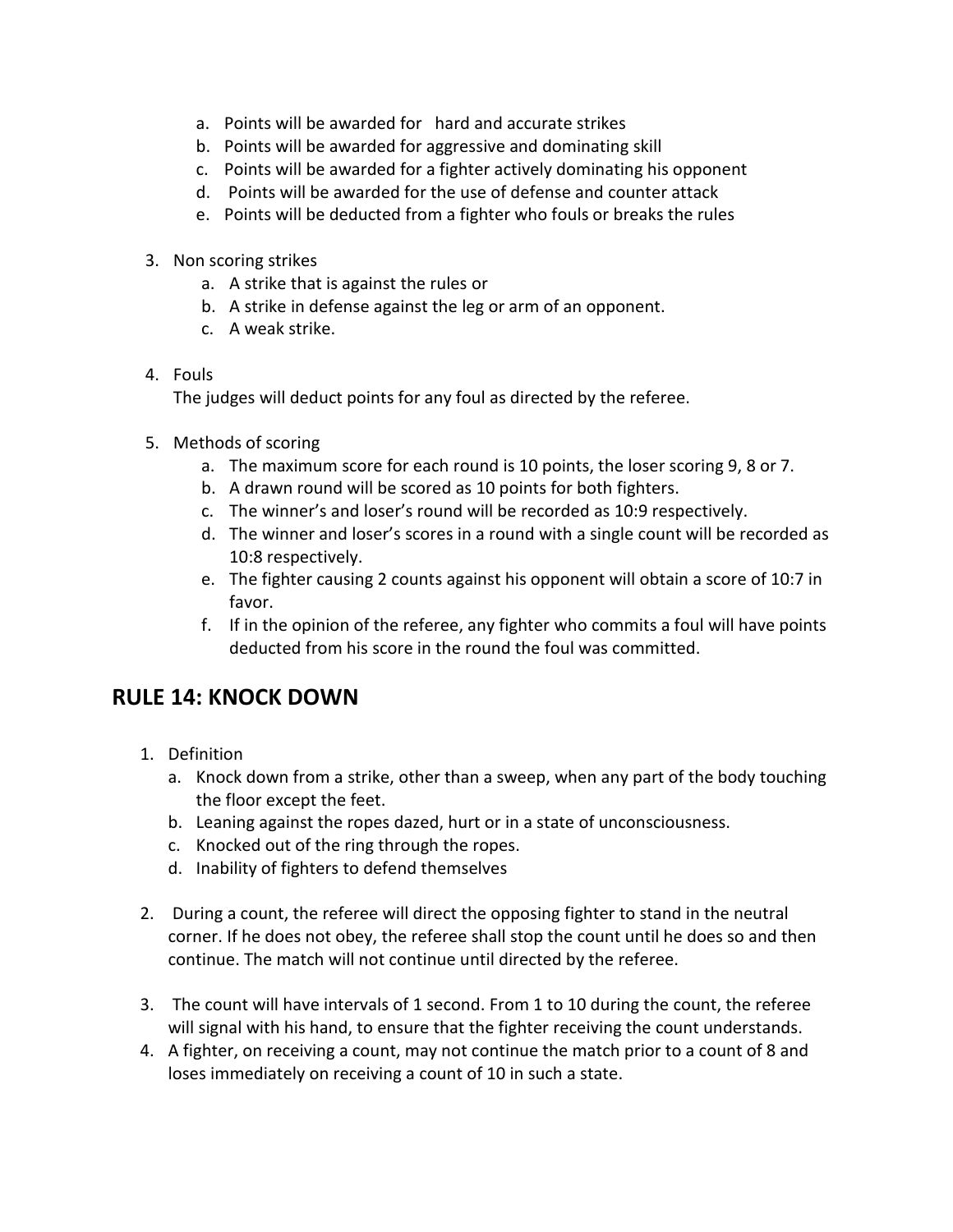- 5. If both fighters fall down, the referee will direct the count to the last one that fell. If both fighters receive a 10 count, the decision will go to score cards. Should the fighters be against each other while sitting up, the referee will stop counting at that point.
- 6. If a fighter subsequently falls down again, the referee will continue to count.
- 7. A fighter not ready to fight again after a break while the bell rings, will receive a count, unless caused by a problem with his attire.

# **RULE 15: DOCTOR**

#### 1. **Doctor's Qualifications**.

The doctor shall be licensed to practice medicine in the province in which the tournament is held.

#### 2. **Duties and Responsibilities of the Doctor:**

- a. Perform a physical check of the fighters prior to or after the weigh-in.
- b. Be in attendance during the program until the end of the last fight.
- c. Perform a physical check of the fighters after each match.

# **RULE 16: PROCEDURE AFTER A KNOCK OUT OR TKO**

- 1. If a fighter is knocked unconscious or injured, only the doctor and the referee may enter the ring. Others may only enter at the doctor's directions.
- 2. A fighter losing by a KO or TKO will be immediately examined by the doctor.
- 3. Recovery Period: after a match, a fighter is required to rest for a minimum of 7 days before fighting again, with the following exceptions:
	- a. The First KO or TKO: minimum time to recover is 60 days/120 days.
	- b. The second consecutive KO or TKO: minimum time to recover is 120 days.
	- c. The third consecutive KO or TKO: minimum time to recover is 1 year plus mandatory CAT SCAN

# **RULE 17: DRUG USAGE**

- 1. The use of illegal drugs or stimulants, either before or after the bout is strictly forbidden. Any users will be disqualified.
- 2. All of the doping substances listed by the International Olympic Committee are also prohibited.